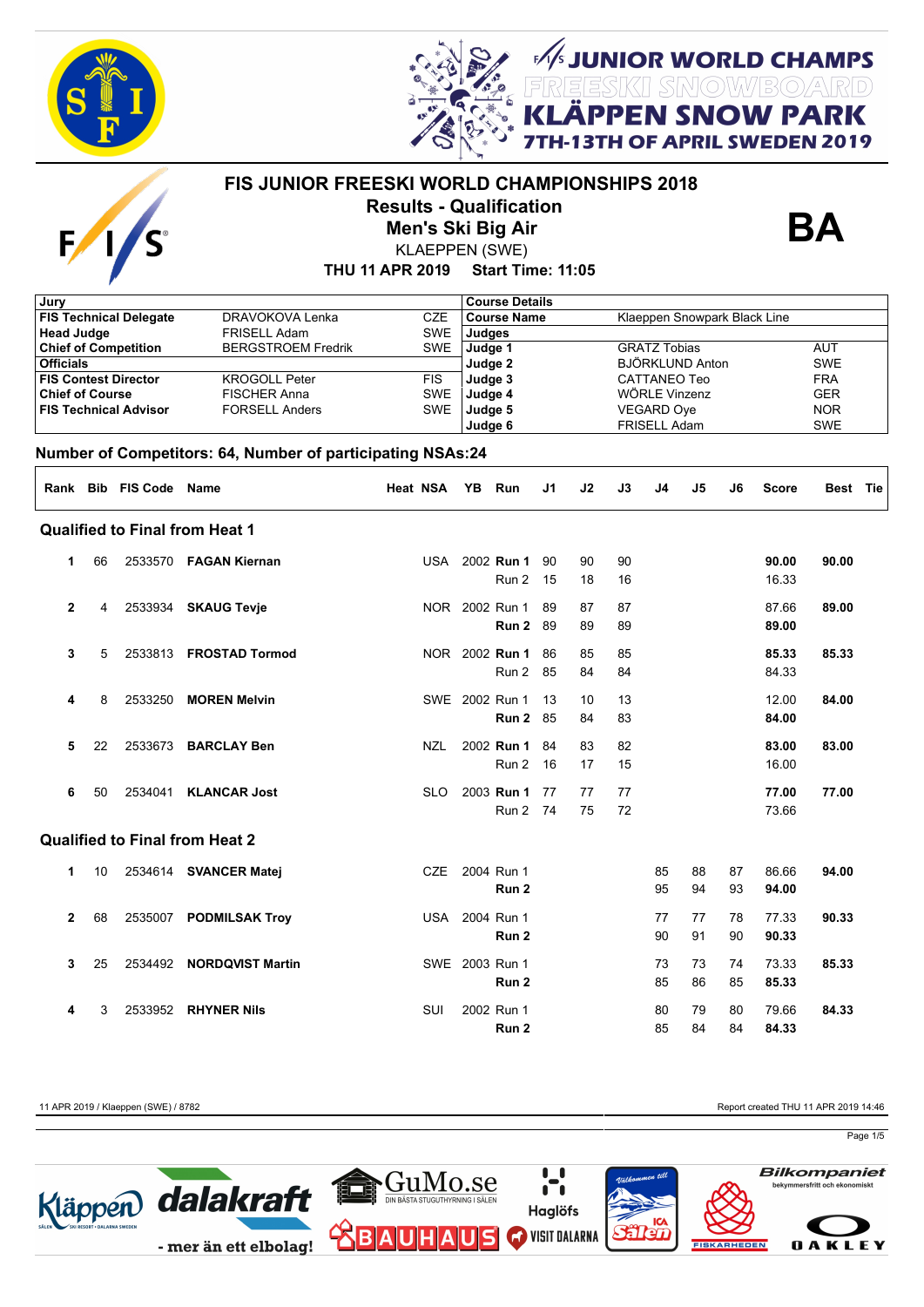



## **FIS JUNIOR FREESKI WORLD CHAMPIONSHIPS 2018 Results - Qualification Men's Ski Big Air** KLAEPPEN (SWE)



**FUNIOR WORLD CHAMPS<br>REESKI SNOWBOARD<br>LÄPPEN SNOW PARK** 

OF APRIL SWEDEN 2019

**THU 11 APR 2019 Start Time: 11:05**

## **Number of Competitors: 64, Number of participating NSAs:24**

|                      |    | Rank Bib FIS Code Name |                                       | Heat NSA           | YB | Run                           | J1       | J2       | J3       | J4       | J5       | J6       | <b>Score</b>   | Best Tie |  |
|----------------------|----|------------------------|---------------------------------------|--------------------|----|-------------------------------|----------|----------|----------|----------|----------|----------|----------------|----------|--|
| 5                    | 2  |                        | 2533820 SAMNOEY Ulrik                 |                    |    | NOR 2002 Run 1<br>Run 2       |          |          |          | 83<br>82 | 84<br>83 | 84<br>82 | 83.66<br>82.33 | 83.66    |  |
| 6                    | 67 |                        | 2533602 HENDERSON Hunter              |                    |    | USA 2002 Run 1<br>Run 2       |          |          |          | 81<br>8  | 82<br>20 | 82<br>8  | 81.66<br>12.00 | 81.66    |  |
|                      |    |                        | <b>Qualified to Final from Heat 3</b> |                    |    |                               |          |          |          |          |          |          |                |          |  |
| 1.                   | 69 |                        | 2533663 SEVERSON Zane                 | USA                |    | 2002 Run 1<br>Run 2           | 95<br>73 | 96<br>75 | 96<br>75 |          |          |          | 95.66<br>74.33 | 95.66    |  |
| $\overline{2}$       | 65 |                        | 2533571    FAGAN Deven                |                    |    | USA 2002 Run 1<br>Run 2       | 92<br>93 | 92<br>93 | 92<br>93 |          |          |          | 92.00<br>93.00 | 93.00    |  |
| 3                    | 61 |                        | 2533544 HARBONNIER Nathan             | FRA                |    | 2001 Run 1<br>Run 2           | 82<br>90 | 82<br>90 | 82<br>90 |          |          |          | 82.00<br>90.00 | 90.00    |  |
| 4                    | 64 |                        | 2533690 KOFORD Rodney                 |                    |    | USA 2001 Run 1<br>Run 2       | 22<br>89 | 22<br>88 | 15<br>89 |          |          |          | 19.66<br>88.66 | 88.66    |  |
| 5                    | 27 |                        | 2533913 PORTER MACLENNAN Noah         | <b>CAN</b>         |    | 2003 Run 1<br>Run 2           | 85<br>88 | 85<br>87 | 84<br>87 |          |          |          | 84.66<br>87.33 | 87.33    |  |
| 6                    | 19 |                        | 2533950 BOLINGER Nicola               | SUI                |    | 2002 Run 1<br><b>Run 2 85</b> | 78       | 79<br>85 | 78<br>85 |          |          |          | 78.33<br>85.00 | 85.00    |  |
| <b>Not Qualified</b> |    |                        |                                       |                    |    |                               |          |          |          |          |          |          |                |          |  |
| 19                   | 63 |                        | 2534218 SIVIGNON Timothe              | H3 FRA             |    | 2003 Run 1<br><b>Run 2</b> 84 | 19       | 15<br>83 | 20<br>85 |          |          |          | 18.00<br>84.00 | 84.00    |  |
| 20                   | 21 |                        | 2533978 STENBERG Isak                 |                    |    | H3 SWE 2001 Run 1<br>Run 2    | 85<br>70 | 82<br>75 | 83<br>70 |          |          |          | 83.33<br>71.66 | 83.33    |  |
| 21                   | 96 |                        | 2533019 WOLF David                    | H <sub>3</sub> AUT |    | 2001 Run 1<br>Run 2           | 30<br>80 | 30<br>79 | 30<br>79 |          |          |          | 30.00<br>79.33 | 79.33    |  |
| 22                   | 7  |                        | 2532476 KOVALENKO Orest               | H3 UKR 2002 Run 1  |    | <b>Run 2 77</b>               | 45       | 46<br>77 | 42<br>74 |          |          |          | 44.33<br>76.00 | 76.00    |  |
| 23                   | 24 | 2533971                | <b>KAELLNER BOMAN Ruben</b>           |                    |    | H1 SWE 2001 Run 1<br>Run 2    | 76<br>35 | 75<br>37 | 74<br>35 |          |          |          | 75.00<br>35.66 | 75.00    |  |

11 APR 2019 / Klaeppen (SWE) / 8782 Report created THU 11 APR 2019 14:46

Page 2/5

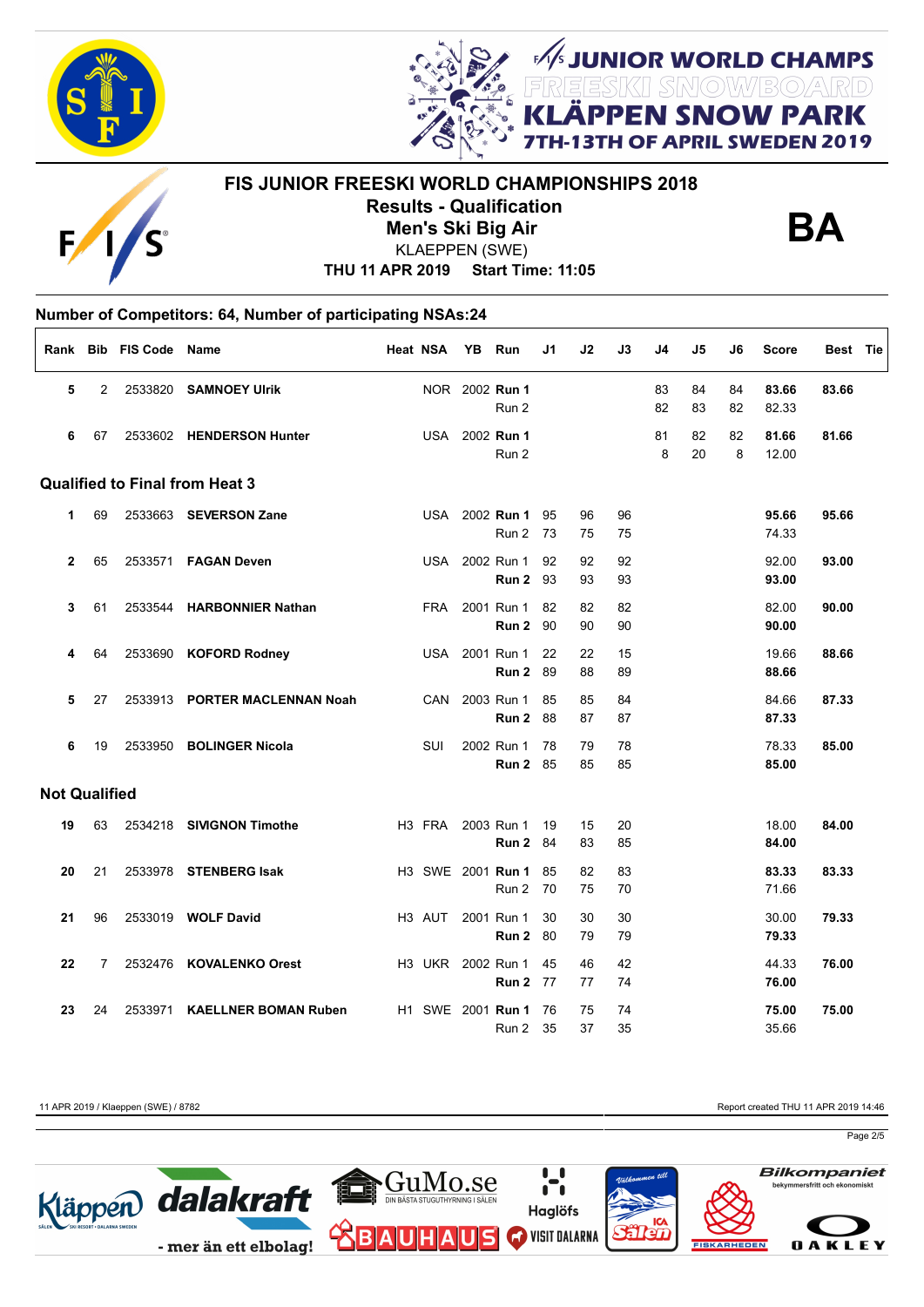



# **FIS JUNIOR FREESKI WORLD CHAMPIONSHIPS 2018 Results - Qualification Men's Ski Big Air**



**FUNIOR WORLD CHAMPS<br>REESKI SNOWBOARD<br>LÄPPEN SNOW PARK** 

OF APRIL SWEDEN 2019

**THU 11 APR 2019 Start Time: 11:05** KLAEPPEN (SWE)

# **Number of Competitors: 64, Number of participating NSAs:24**

| Rank |    | <b>Bib FIS Code</b> | Name                        | <b>Heat NSA</b>    | YB Run                                        | J1       | J2       | J3       | J4       | J5       | J6       | <b>Score</b>   | Best Tie |
|------|----|---------------------|-----------------------------|--------------------|-----------------------------------------------|----------|----------|----------|----------|----------|----------|----------------|----------|
| 24   | 15 | 2534250             | <b>BACHER Daniel</b>        | H <sub>3</sub> AUT | 2004 Run 1<br>Run 2                           | 75<br>31 | 75<br>31 | 71<br>31 |          |          |          | 73.66<br>31.00 | 73.66    |
| 25   | 18 |                     | 2533054 FUJII Gen           | H <sub>2</sub> JPN | 2001 Run 1<br>Run 2                           |          |          |          | 69<br>69 | 69<br>74 | 68<br>75 | 68.66<br>72.66 | 72.66    |
| 26   | 16 |                     | 2534827 ITO Ruka            | H <sub>1</sub> JPN | 2004 Run 1<br><b>Run 2 73</b>                 | 11       | 8<br>72  | 11<br>70 |          |          |          | 10.00<br>71.66 | 71.66    |
| 27   | 41 |                     | 2534320 BEATON Charles      | H <sub>1</sub> AUS | 2001 Run 1<br>Run 2                           | 73<br>30 | 70<br>30 | 68<br>29 |          |          |          | 70.33<br>29.66 | 70.33    |
| 28   | 32 |                     | 2534559 ORAVEC Michael      | H <sub>1</sub> SVK | 2004 Run 1<br>Run 2                           | 66<br>10 | 66<br>14 | 66<br>10 |          |          |          | 66.00<br>11.33 | 66.00    |
| 28   | 35 | 2532663             | <b>BACKHAUSEN Vito</b>      |                    | H3 GER 2001 Run 1<br>Run 2                    | 33<br>67 | 32<br>65 | 32<br>66 |          |          |          | 32.33<br>66.00 | 66.00    |
| 30   | 62 |                     | 2533545 PECQUEUR COL Nathan | H <sub>3</sub> FRA | 2001 Run 1<br>Run 2                           | 55<br>65 | 55<br>65 | 56<br>65 |          |          |          | 55.33<br>65.00 | 65.00    |
| 31   | 43 |                     | 2533289 STEPANIUK Danylo    |                    | H1 UKR 2002 Run 1<br><b>Run 2 64</b>          | 62       | 60<br>64 | 59<br>64 |          |          |          | 60.33<br>64.00 | 64.00    |
| 32   | 70 |                     | 2534308 KLEIN Jasper        |                    | H <sub>2</sub> GBR 2002 <b>Run 1</b><br>Run 2 |          |          |          | 64<br>32 | 64<br>28 | 63<br>32 | 63.66<br>30.66 | 63.66    |
| 33   | 45 | 2534541             | <b>VIDMAR Klemen</b>        | H <sub>3</sub> SLO | 2004 Run 1<br>Run 2                           | 62<br>36 | 62<br>37 | 63<br>36 |          |          |          | 62.33<br>36.33 | 62.33    |
| 34   | 13 |                     | 2534745 BURMANSSON Axel     |                    | H2 SWE 2004 Run 1<br>Run 2                    |          |          |          | 55<br>58 | 58<br>59 | 56<br>60 | 56.33<br>59.00 | 59.00    |
| 35   | 31 |                     | 2534130 PELTOLA Simo        | H1 FIN             | 2001 Run 1<br>Run 2                           | 50<br>58 | 50<br>58 | 50<br>58 |          |          |          | 50.00<br>58.00 | 58.00    |
| 36   | 56 |                     | 2535557 BJUREDAHL Felix     |                    | H3 SWE 2003 Run 1<br>Run 2                    | 34<br>56 | 35<br>56 | 35<br>56 |          |          |          | 34.66<br>56.00 | 56.00    |
| 37   | 26 |                     | 2534772 THERRIAULT Edouard  | H1 CAN             | 2003 Run 1<br>Run 2                           | 53<br>42 | 55<br>42 | 55<br>42 |          |          |          | 54.33<br>42.00 | 54.33    |
| 38   | 34 | 2533363             | <b>GAMZIKOV Egor</b>        | H <sub>3</sub> RUS | 2001 Run 1<br>Run 2                           | 53<br>10 | 53<br>10 | 54<br>10 |          |          |          | 53.33<br>10.00 | 53.33    |

11 APR 2019 / Klaeppen (SWE) / 8782 Report created THU 11 APR 2019 14:46

Page 3/5

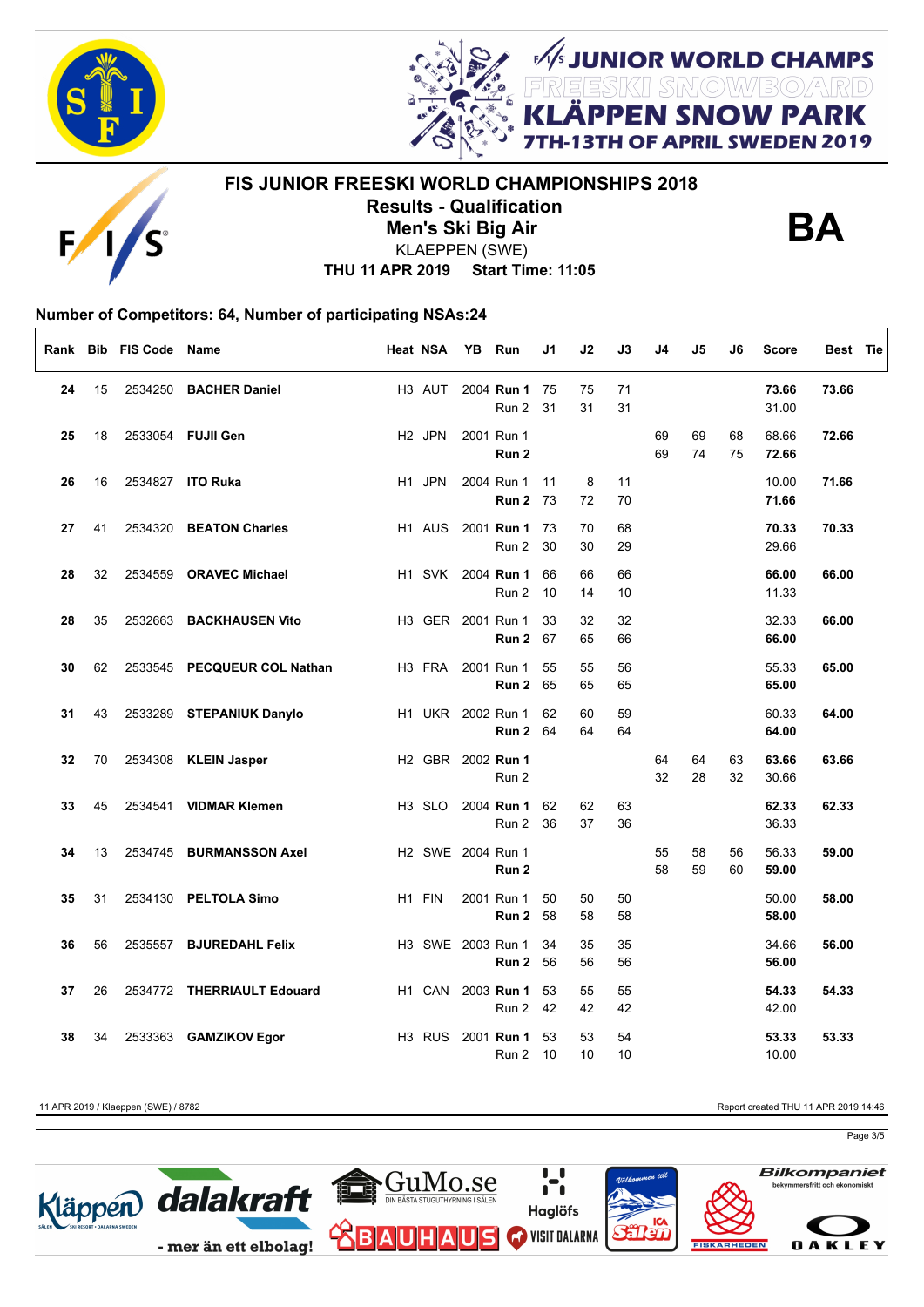



# **FIS JUNIOR FREESKI WORLD CHAMPIONSHIPS 2018 Results - Qualification Men's Ski Big Air**



**FUNIOR WORLD CHAMPS<br>REESKI SNOWBOARD<br>LÄPPEN SNOW PARK** 

OF APRIL SWEDEN 2019

**THU 11 APR 2019 Start Time: 11:05** KLAEPPEN (SWE)

### **Number of Competitors: 64, Number of participating NSAs:24**  $\Gamma$

| Rank |    | <b>Bib FIS Code Name</b> |                            | <b>Heat NSA</b>    | YB | Run                            | J1                   | J2       | J3       | J4                   | J5       | J6       | Score          | Best Tie |
|------|----|--------------------------|----------------------------|--------------------|----|--------------------------------|----------------------|----------|----------|----------------------|----------|----------|----------------|----------|
| 38   | 60 |                          | 2534217 GOMIS Kaditane     | H <sub>1</sub> FRA |    | 2002 Run 1<br>Run 2            | 35<br>52             | 33<br>53 | 36<br>55 |                      |          |          | 34.66<br>53.33 | 53.33    |
| 40   | 39 |                          | 2532788 KLEEBAUER Tobias   |                    |    | H2 GER 2001 Run 1<br>Run 2     |                      |          |          | 52<br>8              | 54<br>9  | 53<br>9  | 53.00<br>8.66  | 53.00    |
| 41   | 54 |                          | 2535186 MAIDLA Jaagup      | H <sub>3</sub> EST |    | 2002 Run 1<br>Run 2            | 51<br>38             | 51<br>32 | 51<br>38 |                      |          |          | 51.00<br>36.00 | 51.00    |
| 42   | 53 |                          | 2534870 BAVASTRO Juan Cruz | H <sub>2</sub> ARG |    | 2003 Run 1<br>Run 2            |                      |          |          | 51<br>49             | 50<br>48 | 50<br>49 | 50.33<br>48.66 | 50.33    |
| 43   | 44 |                          | 2534865 VERMEIJ Jan        | H <sub>3</sub> CHI |    | 2002 Run 1<br>Run 2            | 49<br>35             | 50<br>35 | 49<br>35 |                      |          |          | 49.33<br>35.00 | 49.33    |
| 44   | 30 |                          | 2534729 LEVIS Filippo      | H <sub>2</sub> ITA |    | 2003 Run 1<br>Run <sub>2</sub> |                      |          |          | 17<br>48             | 22<br>49 | 21<br>48 | 20.00<br>48.33 | 48.33    |
| 45   | 49 |                          | 2534898 HUNTER Jai         | H <sub>3</sub> AUS |    | 2002 Run 1<br>Run 2            | 47<br>25             | 49<br>26 | 48<br>25 |                      |          |          | 48.00<br>25.33 | 48.00    |
| 46   | 52 |                          | 2535348 ZHANG Shihao       | H <sub>2</sub> CHN |    | 2003 Run 1<br>Run 2            |                      |          |          | 47<br>45             | 48<br>38 | 47<br>43 | 47.33<br>42.00 | 47.33    |
| 47   | 37 |                          | 2533443 BIEMBACHER Nicolas | H1 AUT             |    | 2001 Run 1<br><b>Run 2</b> 47  | 29                   | 28<br>47 | 31<br>47 |                      |          |          | 29.33<br>47.00 | 47.00    |
| 48   | 38 |                          | 2534873 CREMER Joaquin     | H <sub>2</sub> ARG |    | 2003 Run 1<br>Run 2            |                      |          |          | 44<br>28             | 46<br>14 | 47<br>28 | 45.66<br>23.33 | 45.66    |
| 49   | 40 |                          | 2533958 BUT Bogdan         | H <sub>2</sub> RUS |    | 2002 Run 1<br>Run 2            |                      |          |          | 45<br>$\overline{7}$ | 45<br>8  | 43<br>5  | 44.33<br>6.66  | 44.33    |
| 50   | 33 |                          | 2533608 NUSSBAUM Nalu      | H1 SUI             |    | 2001 Run 1<br>Run 2            | 45<br>$\overline{7}$ | 45<br>11 | 40<br>11 |                      |          |          | 43.33<br>9.66  | 43.33    |
| 51   | 58 |                          | 2535403 YOTOV Boyan        | H1 BUL             |    | 2004 Run 1<br><b>Run 2</b> 42  | 24                   | 25<br>43 | 25<br>43 |                      |          |          | 24.66<br>42.66 | 42.66    |
| 52   | 51 |                          | 2535347 ZHAO Qinglin       | H <sub>2</sub> CHN |    | 2003 Run 1<br>Run 2            |                      |          |          | 43<br>34             | 40<br>36 | 41<br>38 | 41.33<br>36.00 | 41.33    |
| 53   | 17 | 2533501                  | <b>ZEHENTNER David</b>     |                    |    | H1 GER 2003 Run 1<br>Run 2     | 41<br>33             | 35<br>34 | 39<br>34 |                      |          |          | 38.33<br>33.66 | 38.33    |

11 APR 2019 / Klaeppen (SWE) / 8782 Report created THU 11 APR 2019 14:46

Page 4/5